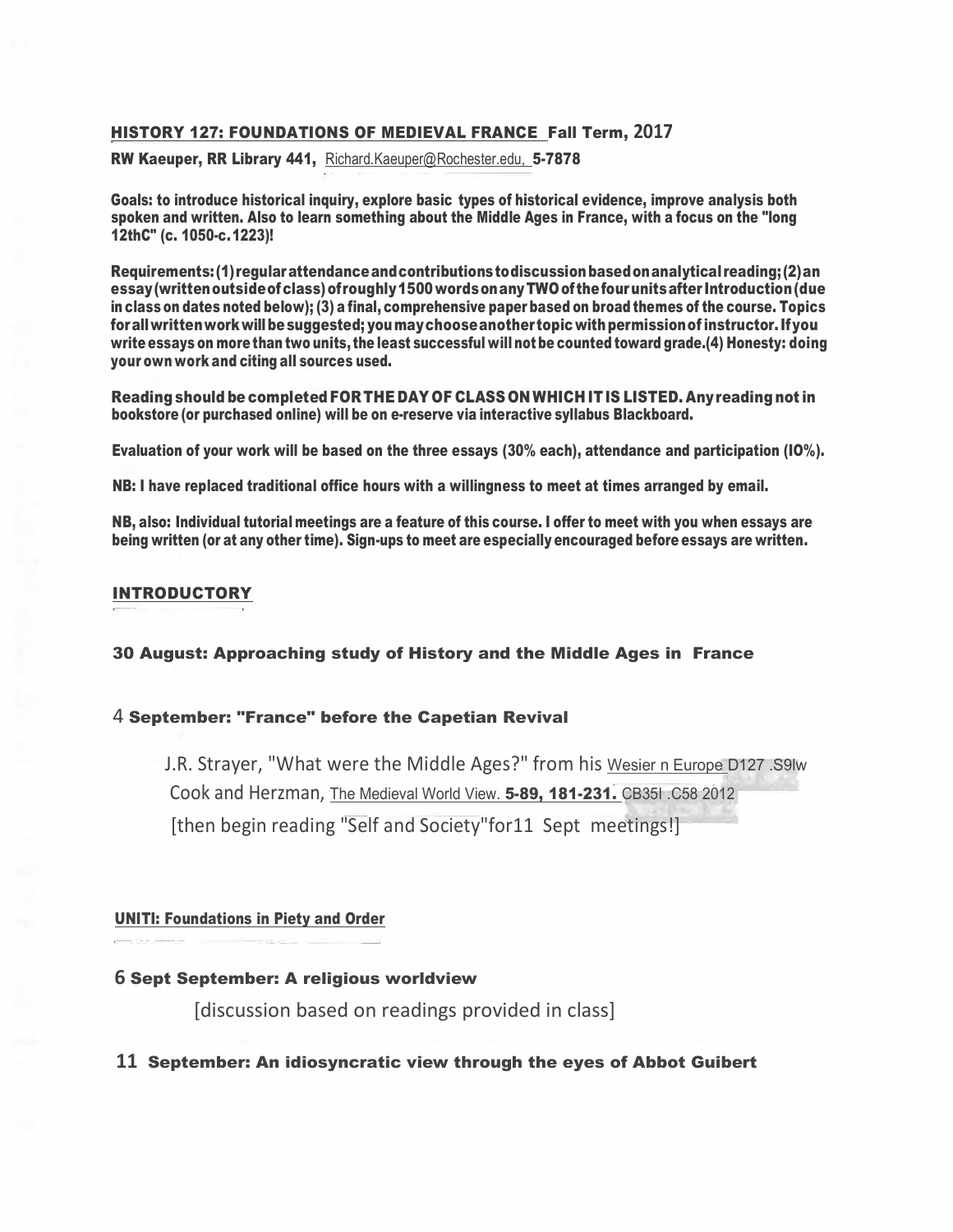John Benton, ed., Selfand Society in Medieval France [SPECIFY PP!!] DC83 .G833 1984

"Peter Abelard," WikiQedia article.

# **13 September: Intellectual order. Early Humanism?**

Marcus Bull, France in the Central Middle Ages, 134-67. DC61.F58 2002 RW Southern. "Medieval Humanism", in his Medieval Humanism (an intense article requiring two readings) CB353 .S65

## **18 September: concluding discussion above**

## **20 September: Individual Discussions on Unit I essays**

**25 September:** Unit I ESSAY DUE: **discussion of topic** [Keep reading ahead!]

## UNITII: Foundations of a Capetian Kingdom

27 **September: The cross-Channel perspective** [informal class lecture, plus discussion]

Geoffrey Koziol in Bull. France...Central Middle Ages, 43-77.

**2 October: Work of 12thC Capetians seen through Abbot Suger & "Reynard the Fox"**

Cusimano and Moorhead, ed, tr., (Suger). DeedsofLouis the Fat DC88.5.S813 1992 Patricia Terry, ed., tr., Revnard the Fox PQ1508.E5T471983

# **4 October: Capetian Apogee: Philip Augustus, Philip the Fair?**

John Baldwin, Paris in 1200, 94-127.[Blackboard] DC725 .B35 2010 Linda Patterson. in Bull, France...Central Middle Ages, 102-34.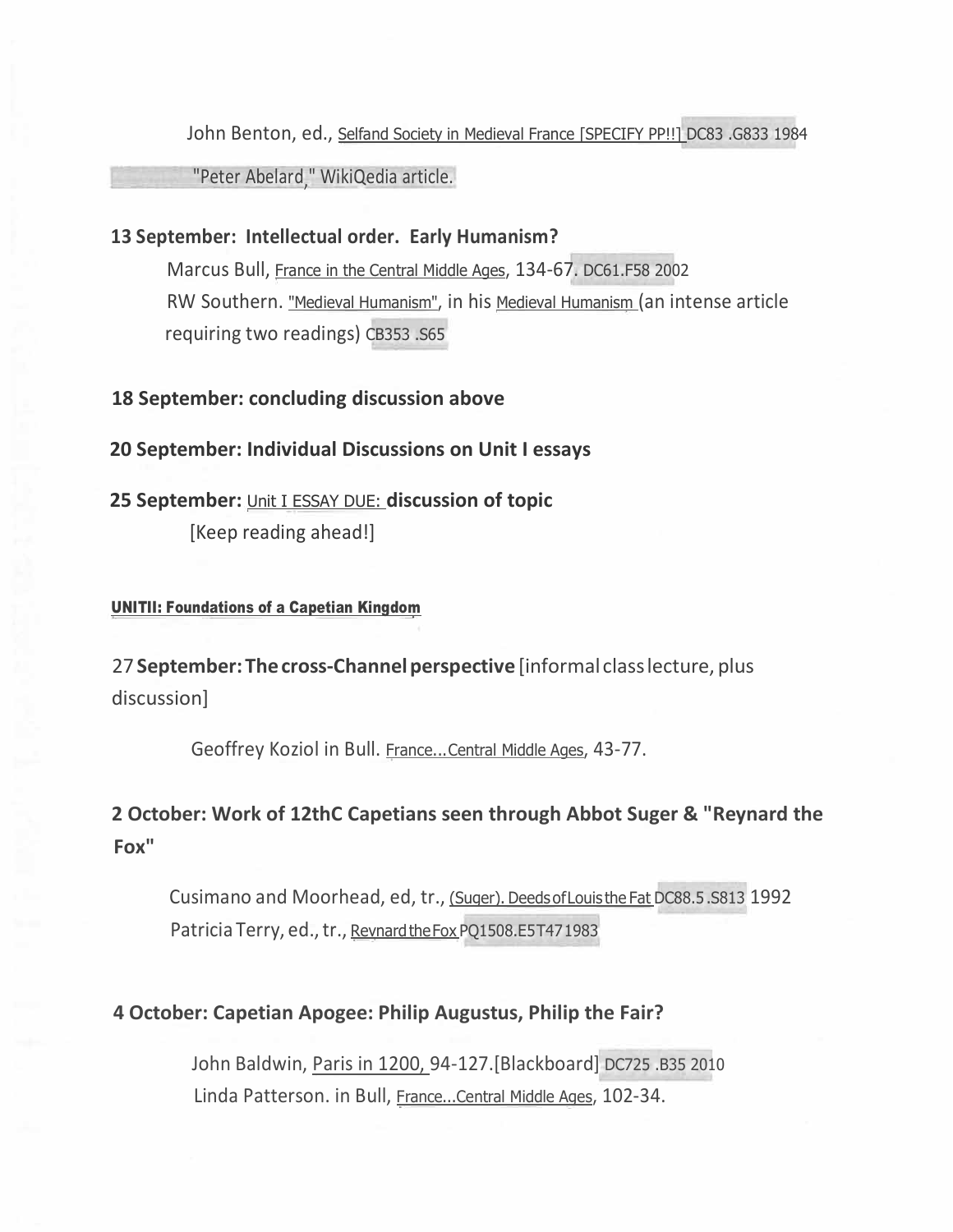EAR Brown. "Philip the Fair of France." in Nakashian and Franke, eds., Prowess Piety. and Public Order in the Middle Ages. pp 237-265.

### 9 October: Individual Meetings on Unit II essays

#### 11 October: Unit IIEssayDUE: discussion of topic

[Fall Break]

UNITIII: Foundations of French Chivalry and Chivalric Literature

### 18 October: French Chivalry

RW Kaeuper "The Societal Meaning of Chivalry in Romance: Northwest Europe," in Cambridge Companion to Medieval Romance, ed. Krueger, **296-315. CR4529.F8 P3 1969** [then begin on "Song of Roland"

### 23 October: Beginning Discussion of "Song of Roland"

Golden, tr, "Song of Roland" PQ1521.E5 G6

#### 25 October: Concluding Discussion of "Song of Roland"

30 October: From Epic to Romance: Beginning discussion

Ruth Cline, tr.,Yvain. the Knight with the Lion

RW Southern, "From Epic to Romance" from his Mak.ingofthe Middle Ages CB351 .S72m\

## 1 November: from Epic to Romance: Concluding discussion

### 6 November: Can we recovera female voice1

Read some stories from Marie de France in Hanning and Ferante, The Lais of Marie de France. At minimum, read "Milun" ane "Chativel."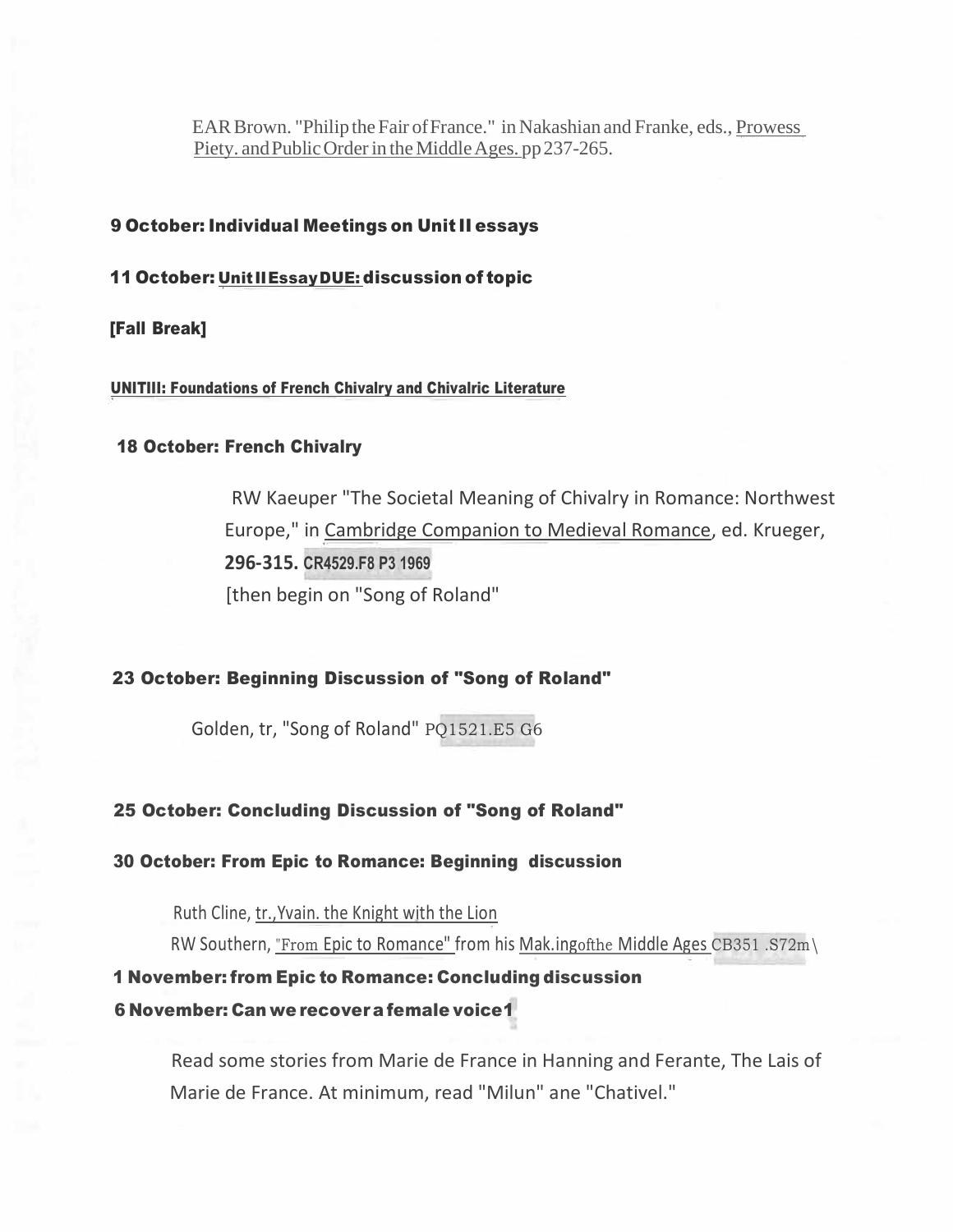## **8 November: Individual Meetings on Unit Ill Essays**

**13 November: Unit III Essay Due: Discussion of topic**

## **UNIT IV: Creation and Spread of Gothic Architecture--A Cultural Pattern?**

# **15 November: Approach to Medieval architecture as historical evidence**

(YVe will begin with images of castle building, as convenient example) As intro: read Wikipedia articles on Romanesque and Gothic architecture

Begin first reading of Panofsky, Gothic Architecture and Scholasticism [a demanding book, requiring careful reading] **NA2563 .PI9g 1960**

## **20 November: Romanesque and Emerging Gothic: Abbot Suger's work**

[Continue reading-or rereading-- Panofsky, Gothic Architecture) (Seclections from) Gerda and Erwin Panofsky, ed, tr., Abbot Suger on the AbbeyChurch of St-Denis.

[Thanksgiving Recess]

# **27 Noveember: French High Gothic Church Architecture and its influence**

## **29 November: Gothic Architecture and Scholasticism**

Concluding discussion of Panofsky, Gothic Architecture and Scholasticism

## **4 December: Individual discussions on topic of architecture**

## **6 December: Essay on Unit IV Due: discussion of topic for this unit**

## **11 December: review**